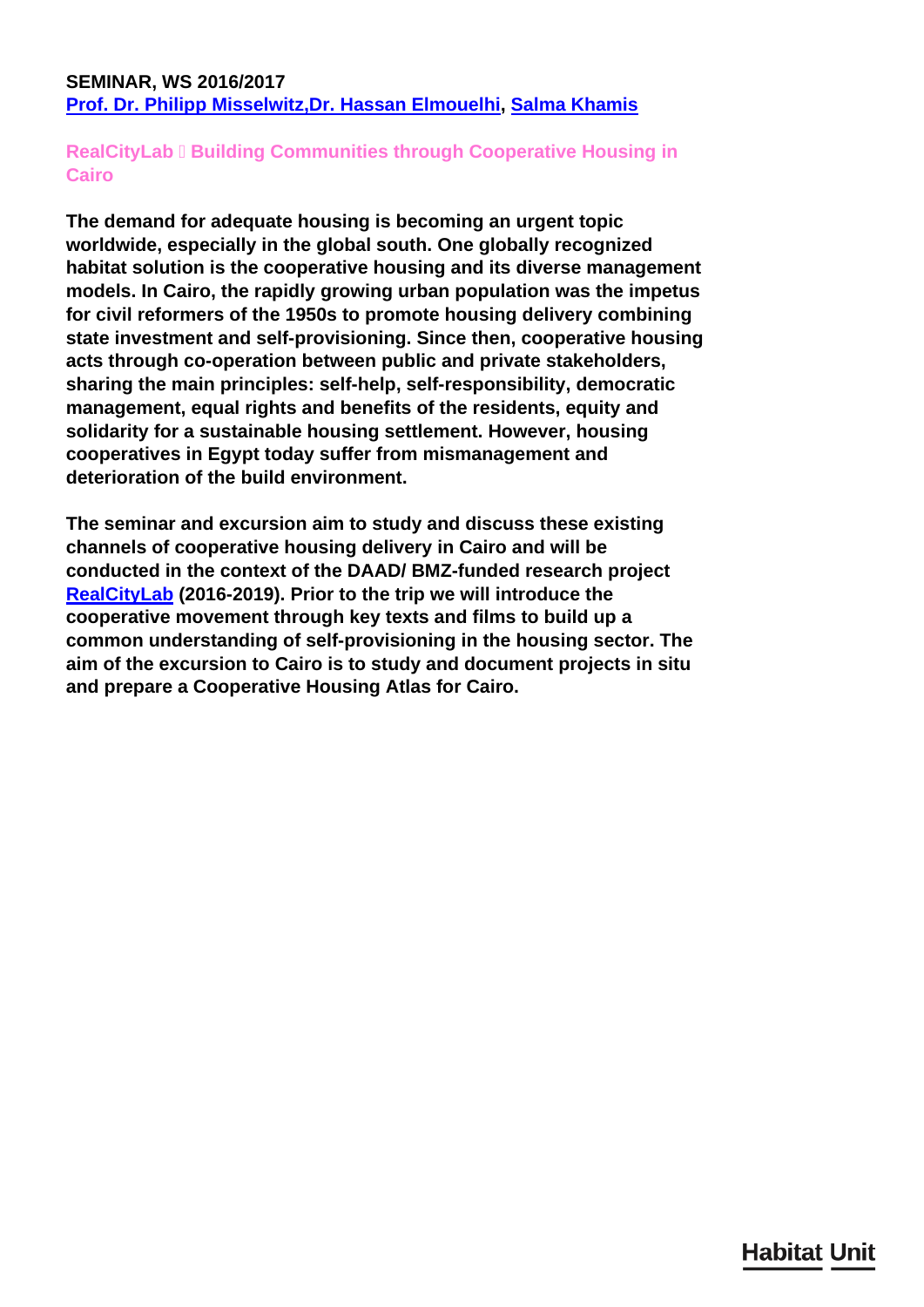# REAL CITY LAB

Building WORKthrough SHOP1 housing in Cairo

 $19^{th} - 26^{th}$ November  $2016$ 

Fine Arts Faculty, Architecture Department

4 Mohamed Thageb street, Zamalek, Cairo

# HTTP://HABITAT-UNIT.DE/EN/ RESEARCH/REALCITY-LAB/







giz

ASSOSCIATED PARTNERS: **FUNDERS-FLUDA DAAD** Beutscher Akademischer Aust Federal Ministry<br>
for Economic Coop<br>
and Development

**Habitat Unit**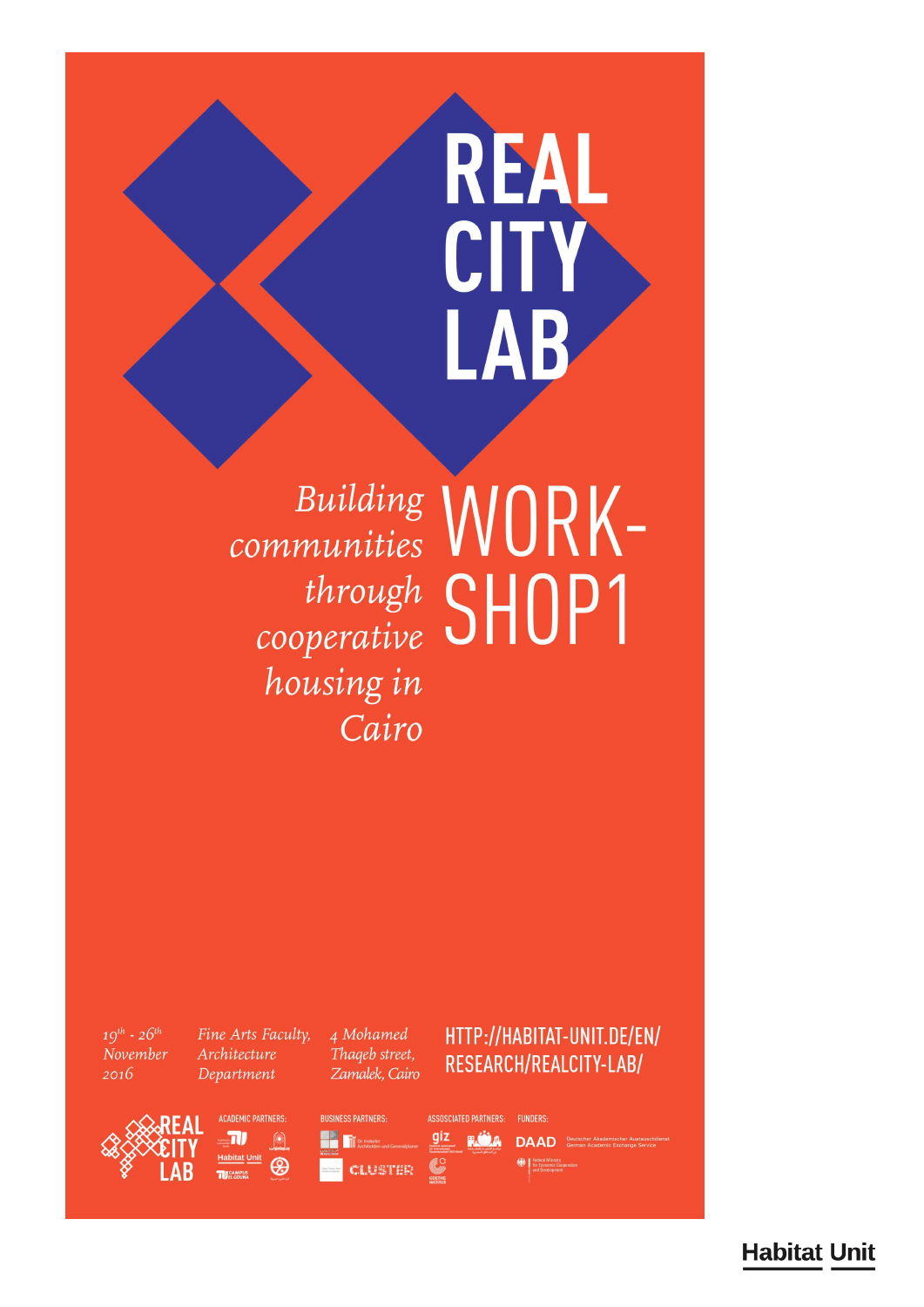#### **Download flyer here**

In collaboration with the Faculty of Fine Arts in Cairo, an extensive fieldwork will be conducted in two selected study areas: 1) Wadi Houf in Helwan 2) Saharaa Al Ahram in Giza to explore the reality and history of housing cooperatives in Greater Cairo. The field work methodology includes observations and semi-structured interviews, mental mapping of the residents perception and urban survey of the neighborhood. We will ask: How do socio-economic and political factors affect the success of housing cooperatives as a self-provision model in Egypt?

The demand for adequate housing is becoming an urgent<br>topic worldwide, especially in the<br>global south. One globally groom South Congression<br>recognized habitat solution is the<br>cooperative housing and its<br>cliverse management models. In<br>Cairo, the rapidly growing urban<br>population was the impetus for<br>civil reformers of the 1950s to<br>civil re promote housing delivery<br>combining state investment and self-provisioning. Since then,<br>cooperative housing acts through co-operation between<br>public and private stakeholders, sharing the main principles:<br>self-help, self-responsibility,<br>democratic management, equal<br>rights and benefits of the residents, equity and solidarity<br>for a sustainable housing settlement. However, housing<br>cooperatives in Egypt today suffer from mismanagement and<br>deterioration of the build environment

The seminar and excursion aim to study and discuss these existing channels of cooperative<br>housing delivery in Cairo and will<br>be conducted in the context of<br>the DAAD/ BMZ-funded research project RealCityLab (2016-2019).<br>Prior to the trip we will introduce the cooperative movement<br>through key texts and films to build up a common build up a common<br>understanding of self-<br>provisioning in the housing provisioning in the housing<br>sector. The aim of the excursion<br>to Cairo is to study and<br>document projects in situ and<br>prepare a Cooperative Housing<br>Atlas for Cairo.

In collaboration with the Faculty<br>of Fine Arts in Cairo, an<br>extensive fieldwork will be<br>conducted in two selected study<br>conducted in two selected study<br>areas: 1) Wadi Hout in Helwan 2)<br>Saharaa Al Ahram in Giza to<br>explore t housing cooperatives in Gre<br>Cairo. The field work Cairo. The field work<br>methodology includes<br>observations and semi-<br>structured interviews, mental<br>mapping of the residents<br>perception and urban survey of<br>the neighborhood. We will ask:<br>How do socio-economic and<br>success of ho Egypt?

**Travel and accommodation will** be supported through<br>RealCityLab - funded by BMZ and DAAD (2016-2019).

Photo: © Salma Khamis 2016

Dr. Hassan Elmouelh M. Sc. Salma Khamis



**APPLY NOW!** 

Semina

MA UD, MA Arch, MA SRP: WP **6 ECTS** 

Teaching Days<br>Mondays 12-2pm, A 606

First meeting<br>October, 17th at 12pm, A 606

**Excursion to Cairo<br>November 18th till 27th** 

Application<br>Send a short CV and motivation letter by October 15th to salma khamis@camnus tu herlin

**Habitat Unit** 

**Habitat Unit**